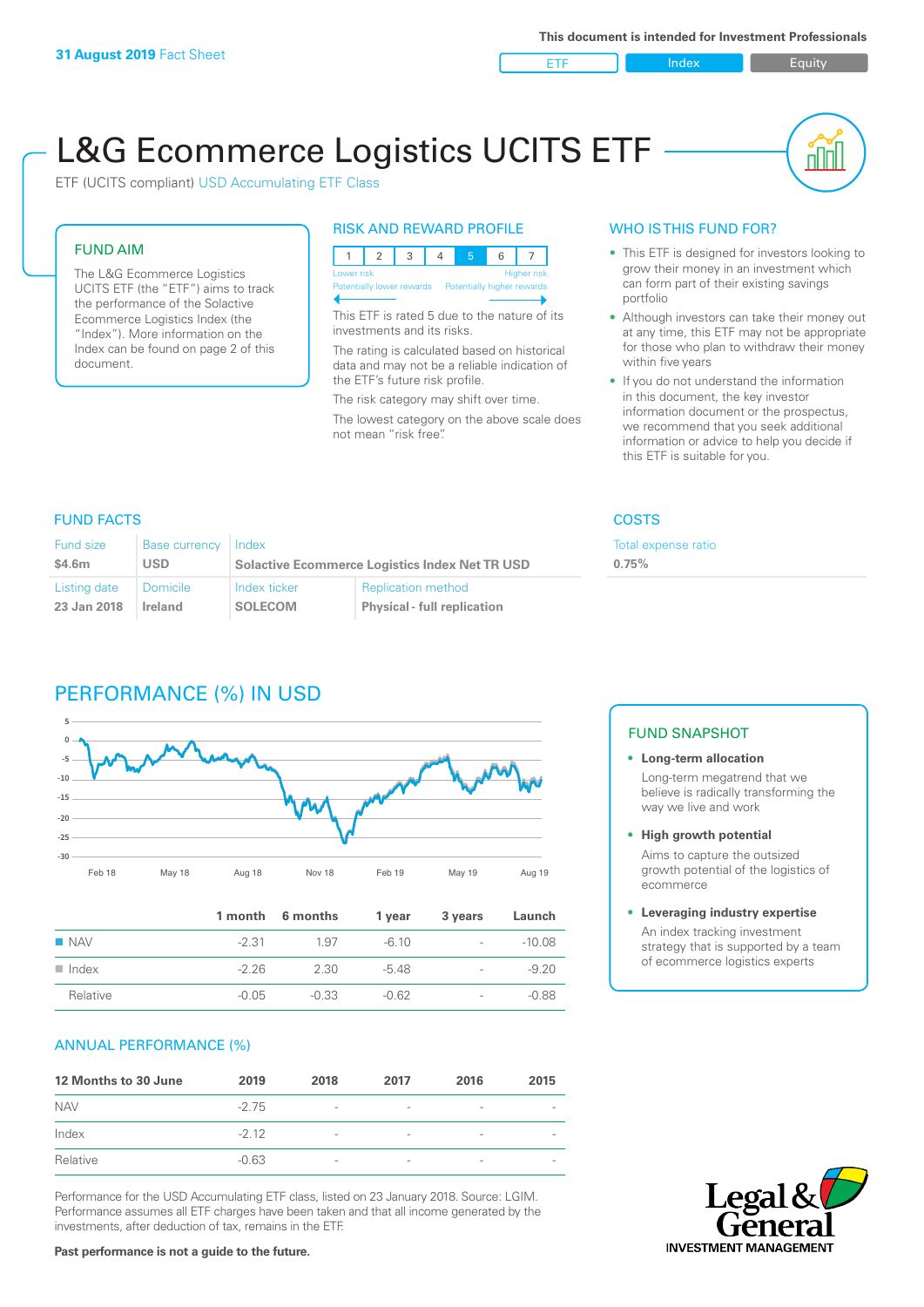# L&G Ecommerce Logistics UCITS ETF

ETF (UCITS compliant) USD Accumulating ETF Class

### INDEX BREAKDOWN

The breakdowns below relate to the Index. The ETF's portfolio may deviate from the below. All data source LGIM unless otherwise stated. Totals may not sum to 100% due to rounding.



#### SECTOR (%)

| $\blacksquare$ Industrials | 549  |
|----------------------------|------|
| ■ Consumer Discretionary   | 23.1 |
| Information Technology     | 16.0 |
| ■ Consumer Staples         | 3.5  |
| $\blacksquare$ Financials  | 25   |
|                            |      |



# CURRENCY (%)

| ■ USD              | 39.4 |
|--------------------|------|
| $\blacksquare$ JPY | 20.6 |
| <b>EUR</b>         | 17.7 |
| $\blacksquare$ DKK | 7.1  |
| $H$ HKD            | 4.1  |
| CHF                | 3.1  |
| CAD                | 2.9  |
| $\Box$ GBP         | 2.7  |
| $R$ KRW            | 2.5  |
|                    |      |

■ Top 10 constituents 38.3%  $\blacksquare$  Rest of Index 61.7% No. of constituents in Index 33

#### TOP 10 CONSTITUENTS (%)

| DSV                          | 71              |
|------------------------------|-----------------|
| Manhattan Associates         | 4.5             |
| Zalando                      | 3.6             |
| Walmart                      | 35              |
| <b>XPO Logistics</b>         | 35              |
| Hitachi Transport System     | $\mathcal{R}$ 4 |
| <b>SAP</b>                   | 3.3             |
| United Parcel Service        | 32              |
| Kuehne + Nagel International | $\overline{3}1$ |
| .JD com                      | $\overline{3}1$ |
|                              |                 |

#### INDEX DESCRIPTION

The Index aims to track the performance of a basket of stocks of logistics service providers and technology companies who are engaged in ecommerce.

The Index is comprised of companies which are publically traded on various stock exchanges around the world that provide (i) "logistics" services (i.e. the warehousing of goods or the fulfilment and delivery of goods) or (ii) software solutions to companies that provide logistic services in connection with "ecommerce" (i.e. the buying and selling of goods on the internet). A company is only eligible for inclusion in the Index if (1) it is of a sufficient size (determined by reference to the total market value of the proportion of its shares that are publically traded) and (2) it is sufficiently "liquid" (a measure of how actively its shares are traded on a daily basis).

The universe of companies out of which the Index selection is made is refreshed annually in April. However, the Index is reconstituted semi-annually in April and October in accordance with the full selection criteria and all companies are equally weighted within the Index. On a monthly basis, the weight of each company is assessed and, if any of them exceeds 15% of the Index, the weights of all companies are adjusted so that they are again equally weighted within the Index.

#### INVESTMENT MANAGER

GO ETF Solutions LLP is the investment manager for each of the exchange traded funds (ETFs) issued by Legal & General UCITS ETF Plc and is responsible for the day-to-day investment management decisions for this ETF. The team is highly experienced with respect to all aspects relating to the management of an ETF portfolio, including collateral management, OTC swap trading, adherence to UCITS regulations and counterparty exposure and monitoring.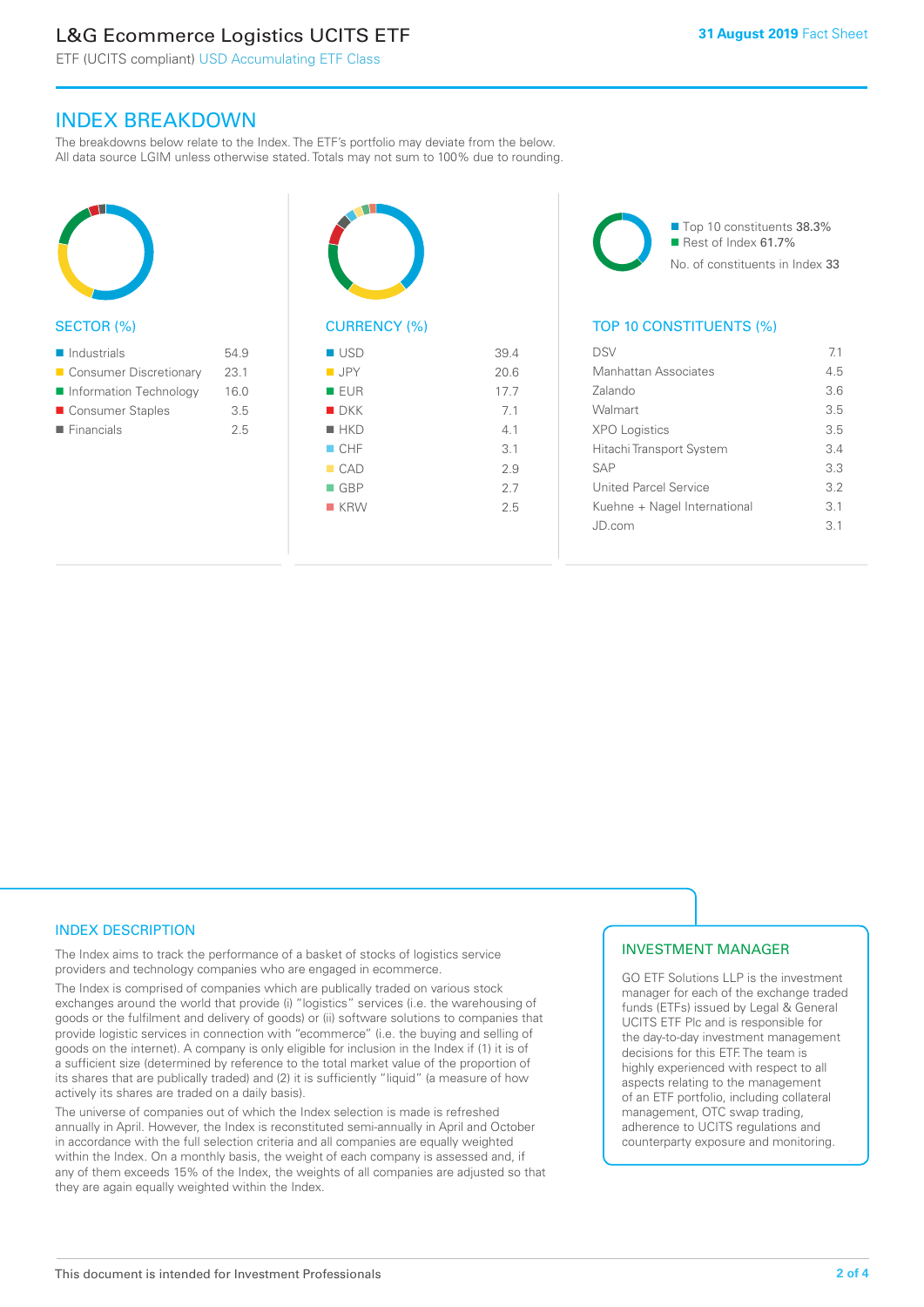# L&G Ecommerce Logistics UCITS ETF

ETF (UCITS compliant) USD Accumulating ETF Class

#### KEY RISKS

- The value of an investment and any income taken from it is not guaranteed and can go down as well as up. You may not get back the amount you originally invested.
- An investment in the ETF involves a significant degree of risk. Any decision to invest should be based on the information contained in the relevant prospectus. Prospective investors should obtain their own independent accounting, tax and legal advice and should consult their own professional advisers to ascertain the suitability of the ETF as an investment.
- The value of the shares in the ETF is directly affected by increases and decreases in the value of the Index. Accordingly the value of a share in the ETF may go up or down and a shareholder may lose some or the entire amount invested.
- The ETF's ability to closely track the Index will be affected by its ability to purchase and/or sell the Index constituents and any legal or regulatory restrictions or disruptions affecting them.
- The ETF's ability to closely track the Index will also be affected by transaction costs and taxes incurred when adjusting its investment portfolio generally and/ or to mirror any periodic adjustments to the constituents of the Index. There can be no certainty that ETF shares can always be bought or sold on a stock exchange or that the market price at which the ETF shares may be traded on a stock exchange will reflect the performance of the Index.
- The ETF is subject to the risk that third party service providers (such as a bank entering into swaps with the ETF or the ETF's depositary) may go bankrupt or fail to pay money due to the ETF or return property belonging to the ETF.
- As the Index includes micro, small and medium-sized publicly traded companies, the ETF is subject to the risk that such companies may be more vulnerable to adverse business or economic events and greater and more unpredictable price changes than larger companies or the stock market as a whole.
- Companies that provide logistics services or software solutions to logistic service providers in connection with ecommerce are particularly vulnerable to changes in business cycles and general reductions in consumer spending resulting from recession or other economic factors. Such factors could lead to a decline in the value of the companies represented in the Index and therefore the ETF.

For more information, please refer to the key investor information document on our website **Z** 

#### TRADING INFORMATION

| <b>Exchange</b>           | <b>Currency ISIN</b> |                      | <b>SEDOL</b>   | <b>Ticker</b> | Bloomberg |
|---------------------------|----------------------|----------------------|----------------|---------------|-----------|
| London Stock Exchange USD |                      | IE00BF0M6N54         | BFOM6N5 ECOM   |               | ECOM IN   |
| London Stock Exchange GBP |                      | IE00BF0M6N54         | BF0M776        | <b>FCOG</b>   | FCOG IN   |
| Deutsche Börse            | EUR                  | DE000A2H9VH7 BFMYF87 |                | FTI H         | ETLH GY   |
| Borsa Italiana            | EUR                  | IE00BF0M6N54         | <b>BF0M787</b> | <b>FCOM</b>   | ECOM IM   |
| NYSE Euronext             | <b>FUR</b>           | IF00BF0M6N54         | BF0M7B0        | <b>ECOM</b>   | FCOM NA   |

The currency shown is the trading currency of the listing.



#### SPOTLIGHT ON LEGAL & GENERAL INVESTMENT MANAGEMENT

We are one of Europe's largest asset managers and a major global investor, with assets under management of £1,134.5 billion (as at 30 June 2019). We work with a wide range of global clients, including pension schemes, sovereign wealth funds, fund distributors and retail investors.

The AUM disclosed aggregates the assets managed by LGIM in the UK, LGIMA in the US and LGIM Asia in Hong Kong. The AUM includes the value of securities and derivatives positions.

### COUNTRY REGISTRATION



#### TO FIND OUT MORE



#### **Index Disclaimer**

The L&G Ecommerce Logistics UCITS ETF (the "ETF") is not sponsored, promoted, sold or supported by Solactive AG. Nor does Solactive AG offer any express or implicit guarantee or assurance either with regard to the results of using the Index and/or Index trade mark or the Index price, at any time or in any other respect.

The Solactive eCommerce Logistics Index Net Total Return (the "Index") is calculated and published by Solactive AG. Solactive AG uses its best efforts to ensure that the Index is calculated correctly. Irrespective of its obligations towards Legal & General UCITS ETF Plc, Solactive AG has no obligation to point out errors in the Index to third parties including, but not limited to, investors and/or financial intermediaries of the ETF. Solactive AG does not guarantee the accuracy and/or the completeness of the Index or any related data, and shall not have any liability for any errors, omissions or interruptions therein.

Neither publication of the Index by Solactive AG, nor the licensing of the Index or Index trade mark, for the purpose of use in connection with the ETF, constitutes a recommendation by Solactive AG to invest capital in said ETF nor does it, in any way, represent an assurance or opinion of Solactive AG with regard to any investment in this ETF. In no event shall Solactive AG have any liability for any lost profits or indirect, punitive, special or consequential damages or losses, even if notified of the possibility thereof.